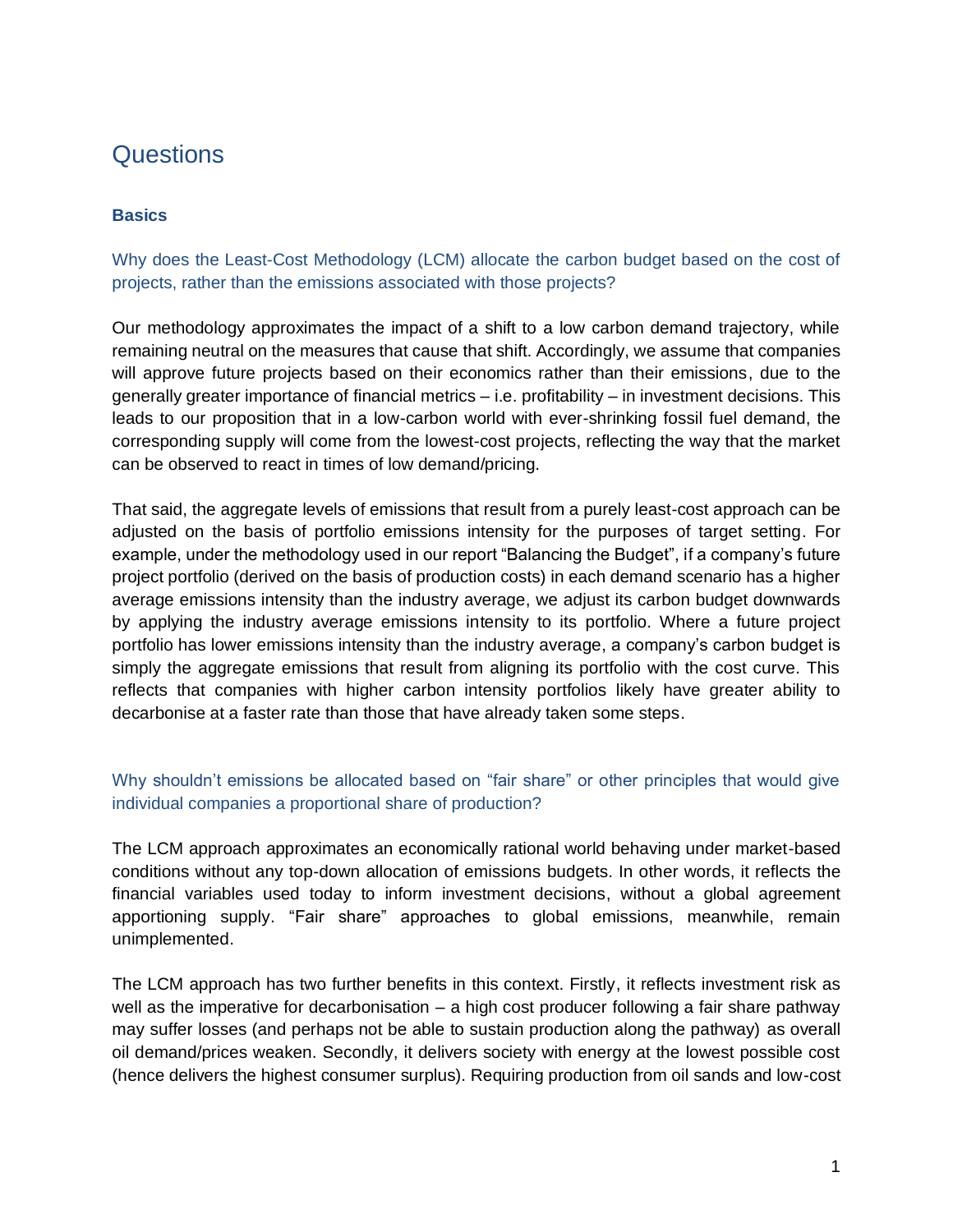Middle Eastern fields to fall at the same rate would not achieve either of these, as well as not currently having a mechanism to make it happen.

## How are oil/gas production cost estimates made in Carbon Tracker's analysis?

Carbon Tracker uses project-level breakeven prices supplied by Rystad Energy, a data analytics company. Rystad sources its data from a mix of sources including company disclosure, government sources, oil field services reporting, non-profit institutions (e.g. IEA), news articles and, where these are not available, uses analyst estimates. Breakeven is defined as the oil or gas price that gives a net present value of zero at a given discount rate. Importantly, Rystad is one of several data sources available to industry. Some companies maintain their own internal estimates as well.

We typically use a measure of breakeven that assumes a 15% IRR to factor in an allowance for project cost overruns and delays. Accordingly, it is more an approximation of a minimum expected return for sanction, rather than a "breakeven" (which may use an approximation of weighted average cost of capital, perhaps 10%), but we use that term for ease of reference.

## Can companies use cost data from third party databases?

Yes, this is Carbon Tracker's approach. Companies should then be aware of the third party's assumptions that feed into its cost calculations, such as the discount rate.

## Would companies be allowed to use their own costs data? If so, how can that be verified?

Companies may use their own cost estimates, but it is critical that assumptions used are consistent with those feeding into cost estimates for the rest of the potential supply curve. If companies use a different methodology for their own projects—for example, a lower discount rate—they may wrongly believe that a project fits in a particular budget when it might not if consistent assumptions were used. This would increase the risk of both asset stranding and a quantum of projects going ahead beyond Paris limits.

#### As companies transfer assets in and out of their portfolio, how does the LCM approach adjust?

Because the LCM is a bottom-up approach and is based on project-level data rather than topdown allocation of budgets, it is flexible and will reflect M&A when periodically updated. If company A sells a project that is within the budget for a given demand scenario to company B, company A's future budget will go down by the amount of the carbon/production associated with that project and company B's will increase commensurately. If an out of budget project is sold, there will be no change to either company's budget – the project is assumed not to go ahead in either portfolio.

Would performing the LCM analysis be a burden on companies?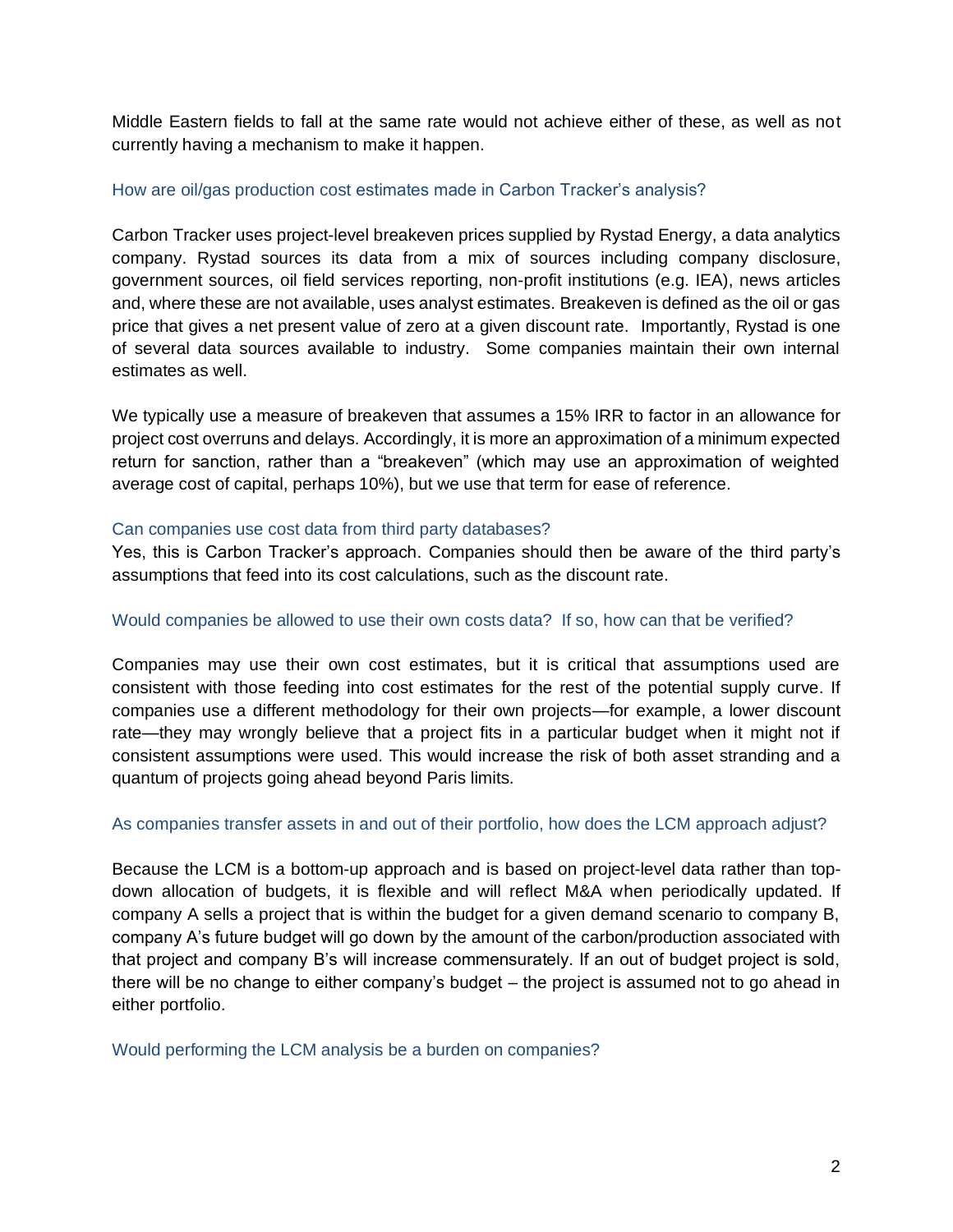In its basic form (as done in *Breaking the Habit),* the LCM analysis has a simple logic. Once the supply curve has been established and a demand scenario chosen, at heart it is a case of comparing the volumes and economics to see if a project fits in or not. Companies may wish to make further amendments to methodology but should be careful not to unconsciously "cherry pick" an approach that unduly favors their position.

Like the TCFD process, performing an LCM analysis will also have other benefits for companies, for example understanding their competitive positioning and a greater appreciation of the risks and opportunities that the energy transition will bring.

If you focus on lowest cost production, would this incentivize the divestment of high-cost upstream assets to owners that are relatively unconcerned by environmental issues and if not, why not?

As the LCM approach links to project risk through its focus on cost, less environmentally conscious parties may buy projects that are outside the budget; however, they are then taking on the risk of stranding as demand weakens.

We would further note that a top down budget allocation approach would suffer from the issue that environmentally conscious companies must comply with specific emissions targets, whereas unscrupulous players may ignore them.

Does the LCM assume the existence of a perfect market? If not, why does it apply a basic market logic in determining which projects are within budget on a cost basis?

The LCM does not assume a perfect market, but it recognizes that over the long-term, market fundamentals will play a role in oil development. Companies such as ExxonMobil focus on longterm market fundamentals as well.

In using a database produced by a third-party provider, we therefore import some of that provider's assumptions about future production profiles. For example, in a market that was truly satisfied by the lowest cost production in the most cost-efficient way, production from some OPEC members might be higher than it is in our modelling. Subject to those constraints, we make the general assumption that the lowest cost projects outcompete the high cost projects, which we believe is appropriate for an exercise of this nature.

It is worth noting that the exercise is based on long term projections of demand and potential supply and does not attempt to predict the unpredictable or incorporate shorter term volatility in prices. It also does not attempt to capture any cyclicality of oil prices, which is an advantage in some senses, given that when the market is at cyclical highs is perhaps when the risk of investing in ultimately stranded assets is highest.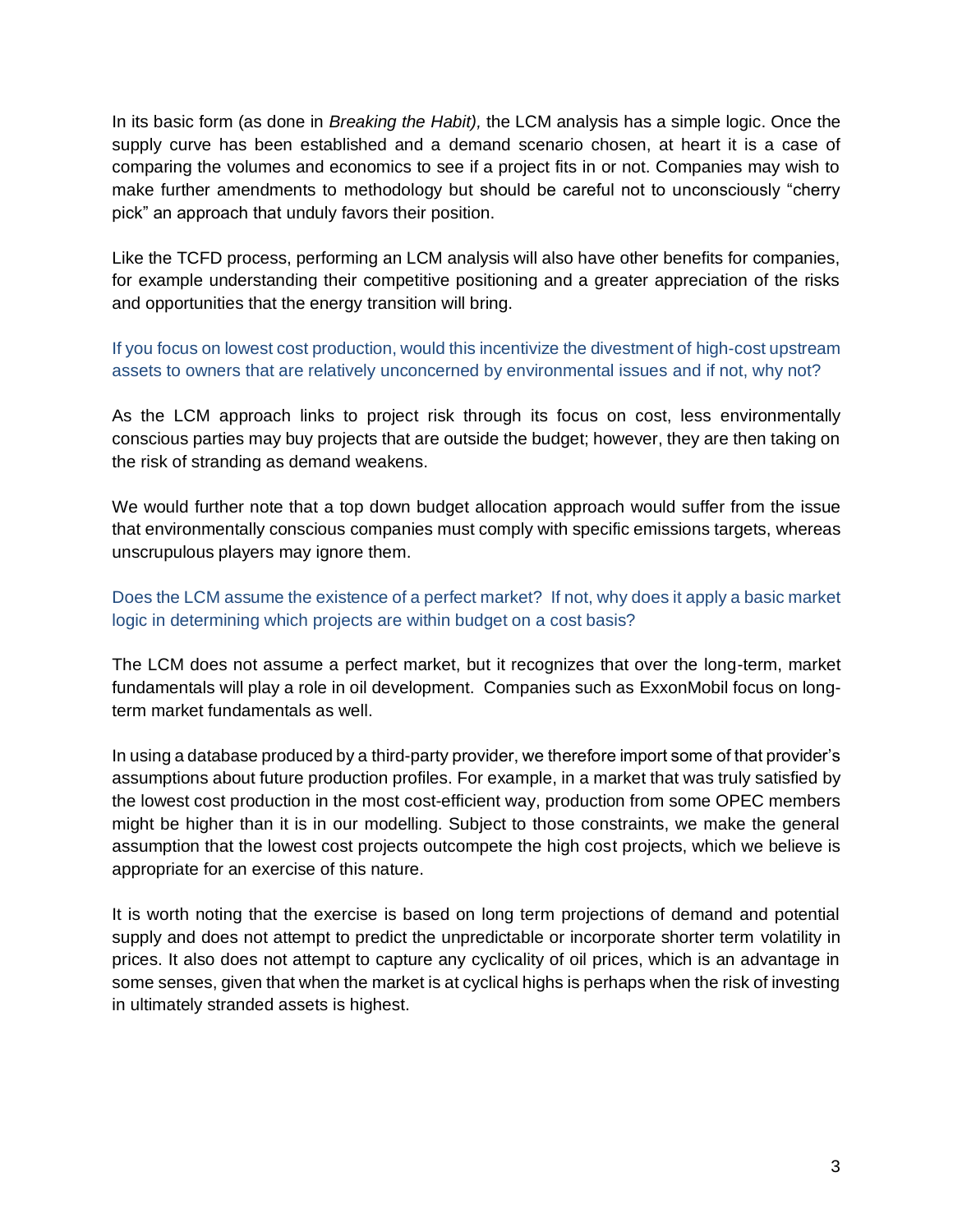## **Reserves**

Is the LCM analysis limited only to the resource in place that is classified as "reserves" (developed/undeveloped), and if not, what does it cover?

In trying to estimate potential supply available over the next few decades, LCM analysis will need to look beyond assets currently classified as proved reserves and include assets that are not yet at that stage. For example, Rystad Energy's UCube database, used in Carbon Tracker's LCM modelling, includes lower confidence resources and even estimates for resources that are currently undiscovered, although given that we include the timing of potential production these assets tend to only be available in material volumes in the longer term.

## **Modelling**

The Carbon Tracker reports suggest a linear decline rate for each company—but why would emissions or production decline be linear?

Linking to the concept of a carbon budget, an aggregate amount of emissions/production is derived on the basis of production costs for each company using the LCM. However, in setting targets, companies will most likely want to convert that aggregate number into a pathway by assuming a trajectory which then informs the future rate at which and period over which that aggregate is produced.

Companies may choose a different pathway. However, linear projections are the simplest and most intuitive way of turning aggregate budgets into trajectories to inform annual metrics, to allow comparison between companies, and place the budgets in the context of current annual production. As well as being the simplest, a linear approach – starting now – will generally be the somewhat conservative in terms of committing emissions and requires only gradual changes to company business models.

Much like the concept of a carbon budget at a global level, assuming a trajectory where absolute emissions continue to increase in the near term simply uses up the budget quickly to begin with and makes steeper, and more challenging, reductions necessary later. Companies that follow this route may find that the greater implied scale of change is unachievable in practice and hence fail in their ambitions, disappointing investors and sending a difficult message to the markets about their compliance with climate goals.

Can you provide an example of how this method is applied to a company?

A detailed description of this method with examples can be found in our methodology document for *Balancing the Budget,* at <https://carbontracker.org/reports/balancing-the-budget/>

#### **Natural Gas**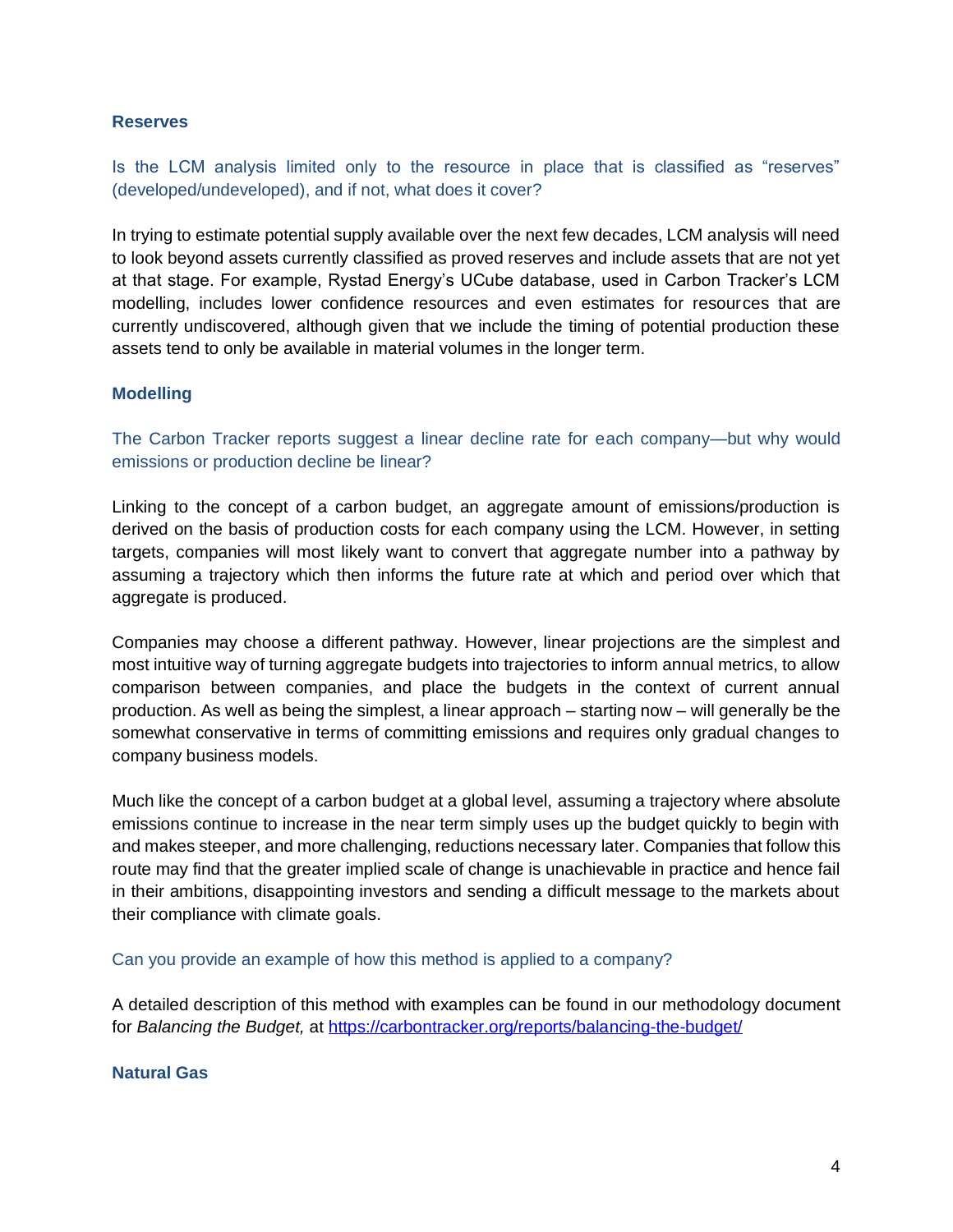## Does LCM account for the potential for natural gas to be a "bridge" fuel?

This would depend on which scenario one uses to conduct the LCM analysis, as the scenario is the source of the assumed amount of demand for each fossil fuel separately.

We have typically used scenarios published by the International Energy Agency, in the Beyond 2 Degrees Scenario (B2DS) and Sustainable Development Scenario (SDS). Both of these scenarios assume that gas demand growth will be relatively more resilient than for oil and coal during the energy transition, meaning that gas will account for a relatively greater share of the fossil fuel energy mix over time. However, given the need to reach net zero, even in these scenarios gas demand growth is much slower than under "business as usual" projections, and peaks much sooner, illustrating that even gas has limited space in a low carbon world and remains subject to the risk of stranding.

## **Coal**

# Does the use of a fixed scenario give more room for coal than might otherwise be true? Are there any mechanisms in LCM for transferring the carbon budget between coal and gas/oil?

The basis for the LCM approach is a comparison of available supply of different fossil fuels compared to the demand for them under a particular scenario (in our work, typically those published by the IEA). Such scenarios therefore already incorporate differing demand trajectories for the different fossil fuels; demand for coal is generally assumed to fall much more quickly than that for oil and gas, giving oil and gas a greater proportionate share of the future budget compared to today's production mix.

Different scenarios can be used to give different balances between coal, oil and gas.

## **Carbon Intensity and Scope 1 & 2 emissions**

# Does the LCM ignore the carbon intensity of production for different oil and gas assets? If not, how does it account for that intensity?

In *Balancing the Budget*, future aggregate emissions levels by company were calculated using the LCM approach combined with asset-level carbon emissions estimates sourced from Rystad Energy. Carbon emissions estimates were made based on a range of factors, for example reported emissions and factors such as hydrocarbon type and quality. Further details on emissions calculations are reported in the appendix to the methodology document for *Balancing the Budget,* at [https://carbontracker.org/reports/balancing-the-budget/.](https://carbontracker.org/reports/balancing-the-budget/)

For the purposes of target setting, further adjustments can be made to allow for/incentivise changes in emissions intensity going forward. For example, the approach suggested in *Balancing the Budget* took carbon intensity into account by assuming that companies with higher carbon intensity than the industry average might be able to decarbonise at a faster rate than peers.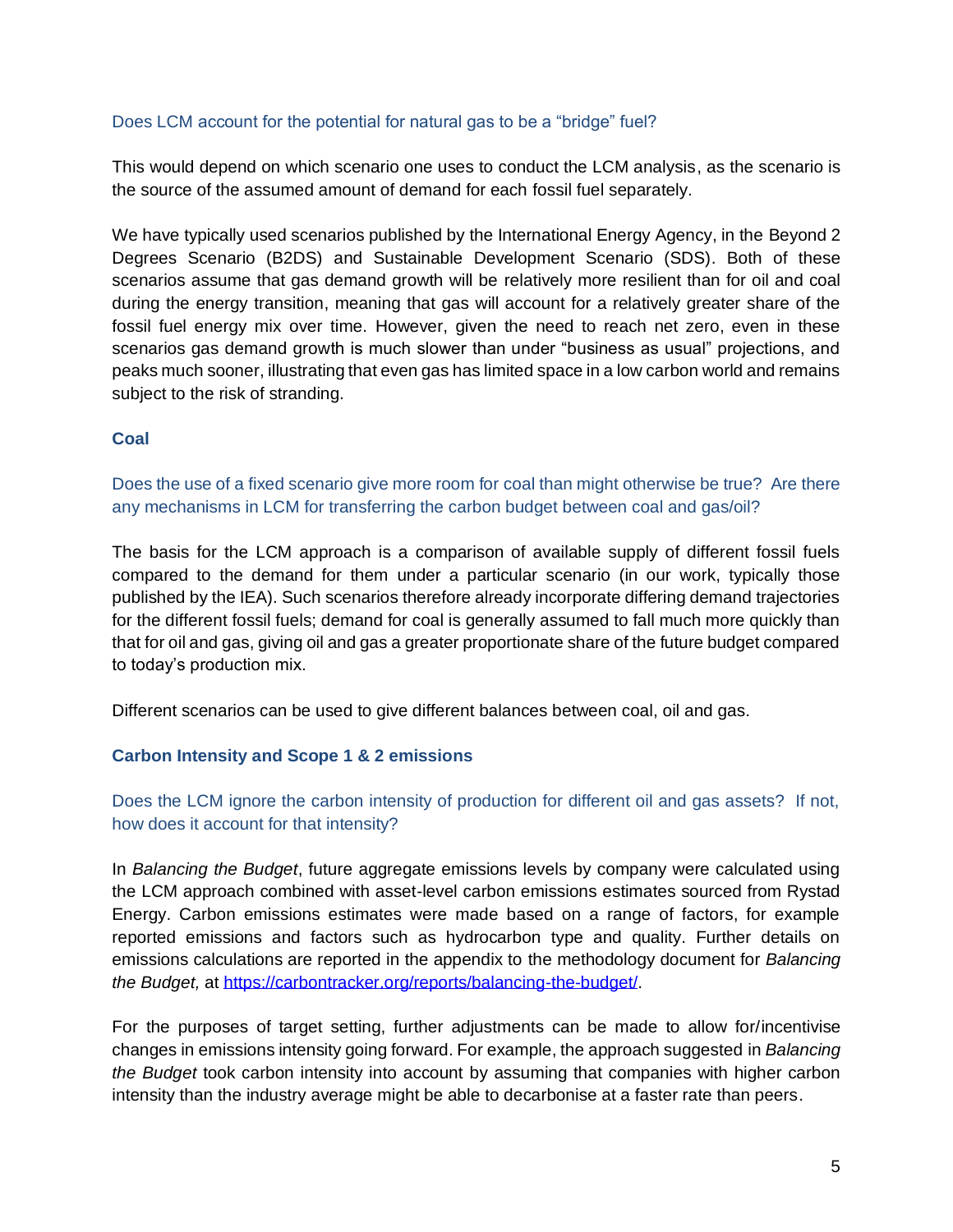## How are the scope 1 emissions from projects calculated?

In *Balancing the Budget*, we used asset-level carbon emissions estimates sourced from Rystad Energy. Further details on emissions calculations are reported in the appendix to the methodology document for *Balancing the Budget,* at [https://carbontracker.org/reports/balancing-the-budget/.](https://carbontracker.org/reports/balancing-the-budget/) Companies may have alternative ways of estimating the carbon intensity of their project portfolio.

## Does the LCM assume that project carbon intensity will improve or worsen over time?

The LCM methodology is used to determine which projects go ahead under a given demand scenario. This can then be translated into carbon targets by combining the production estimates from the modelling exercise with estimates of carbon intensity. Different approaches to this might be taken provided that assumptions and methodologies are described.

In *Balancing the Budget*, Carbon Tracker used estimates of carbon intensity at the asset level sourced from Rystad Energy, based on 2019 estimates. If companies expect that they may be able to improve their carbon intensity, then they are welcome to adjust their carbon targets downwards accordingly.

## How are methane emissions accounted for in LCM?

Methane emissions are not captured in company-level outputs using the LCM methodology. Projects within budget are determined by a comparison to supply volumes to demand on the basis on cost, and the results aggregated by company. The results can then be illustrated in terms of production or associated emissions. The measure of emissions used in Carbon Tracker's work to date relates to carbon dioxide only. However, this does not mean that methane emissions are ignored when calculating the amount of production that goes ahead – depending on the scenario used, if it is subject to a warming constraint that will likely include methane as well as CO2, hence the environmental impact of methane emissions will ultimately be reflected in the resulting constrained level of demand.

## **NOCs**

# What assumptions does the LCM make about future oil production by low cost producers, such as the Saudis?

All companies are treated in the same way, based on the economics of their project portfolio. Companies which have a large volume of relatively low-cost production over time can be expected to take up a relatively larger market share, although their production may not be growing in absolute terms.

If LCM is focused on low cost production, why does it not assume that Saudis increase production of oil?